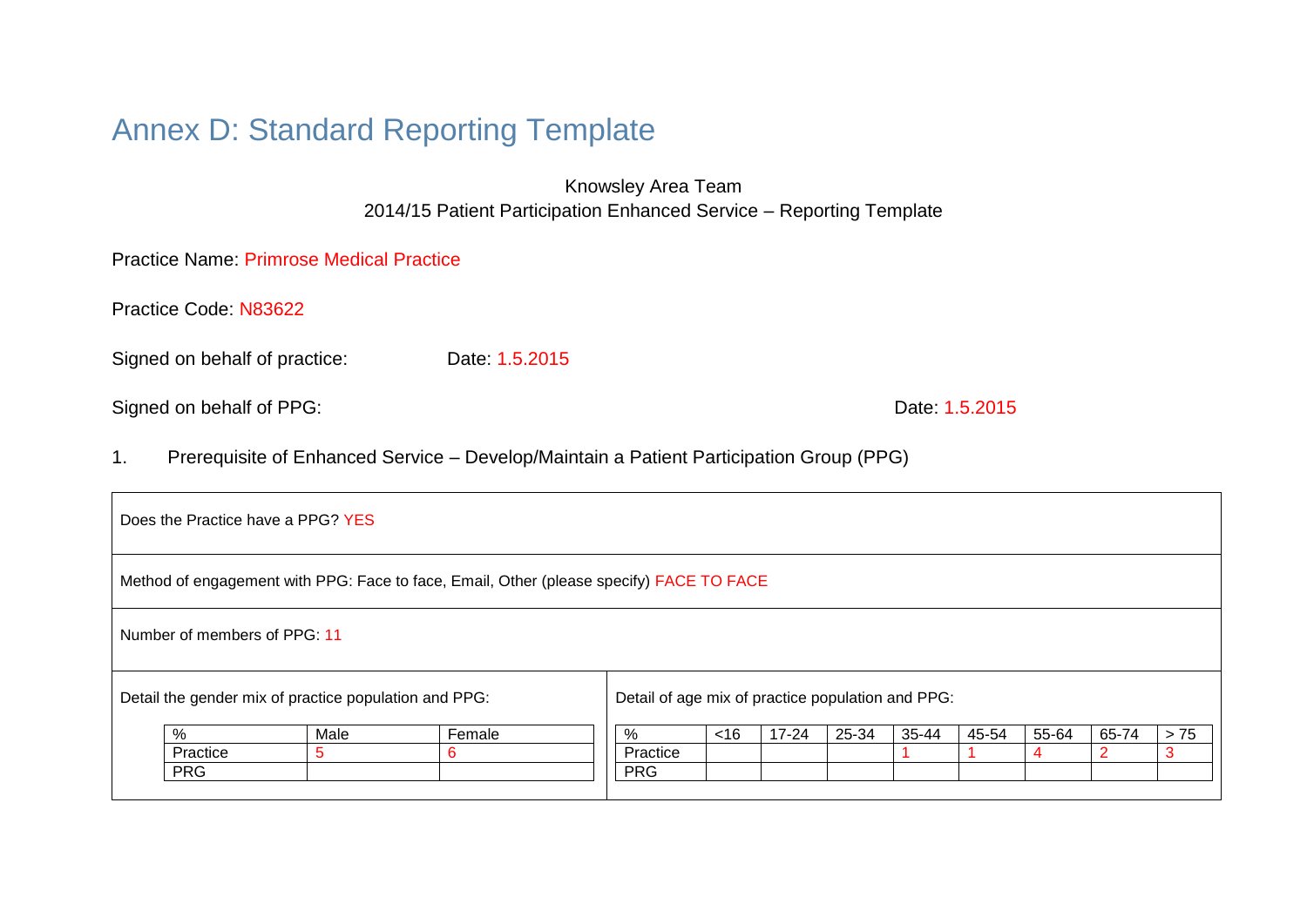Detail the ethnic background of your practice population and PRG:

|            |                |       | White                       |                | Mixed/ multiple ethnic groups |                         |                 |                |  |  |
|------------|----------------|-------|-----------------------------|----------------|-------------------------------|-------------------------|-----------------|----------------|--|--|
|            | <b>British</b> | Irish | Gypsy or Irish<br>traveller | Other<br>white | White &black<br>Caribbean     | White &black<br>African | White<br>&Asian | Other<br>mixed |  |  |
| Practice   | 9              |       |                             |                |                               |                         |                 |                |  |  |
| <b>PRG</b> |                |       |                             |                |                               |                         |                 |                |  |  |

|            | Asian/Asian British |           |             |         |                |         | Black/African/Caribbean/Black British |                       |      |              |
|------------|---------------------|-----------|-------------|---------|----------------|---------|---------------------------------------|-----------------------|------|--------------|
|            | Indian              | Pakistani | Bangladeshi | Chinese | Other<br>Asian | African | Caribbean                             | Other<br><b>Black</b> | Arab | Any<br>other |
| Practice   |                     |           |             |         |                |         |                                       |                       |      |              |
| <b>PRG</b> |                     |           |             |         |                |         |                                       |                       |      |              |

Describe steps taken to ensure that the PPG is representative of the practice population in terms of gender, age and ethnic background and other members of the practice population:

To ensure that our PPG is representative of the practice population in terms of gender, age and ethnic background we publicise our PPG and encourage patients to join. There is a poster on the notice-board in the waiting room area explaining how often the PPG meet and welcoming anyone to join the group.

There is also a paragraph in the Practice Leaflet *"PATIENT PARTICIPATION GROUP - Do you have a query, suggestion or concern about health services in Knowsley? Your PPG may be able to help. We meet every few months at the practice to discuss ways in which services can be continued or improved. Write your query/comment on one of slips provided at reception and post it in the Prescription/Suggestion box on reception, or alternatively speak to a member of staff".*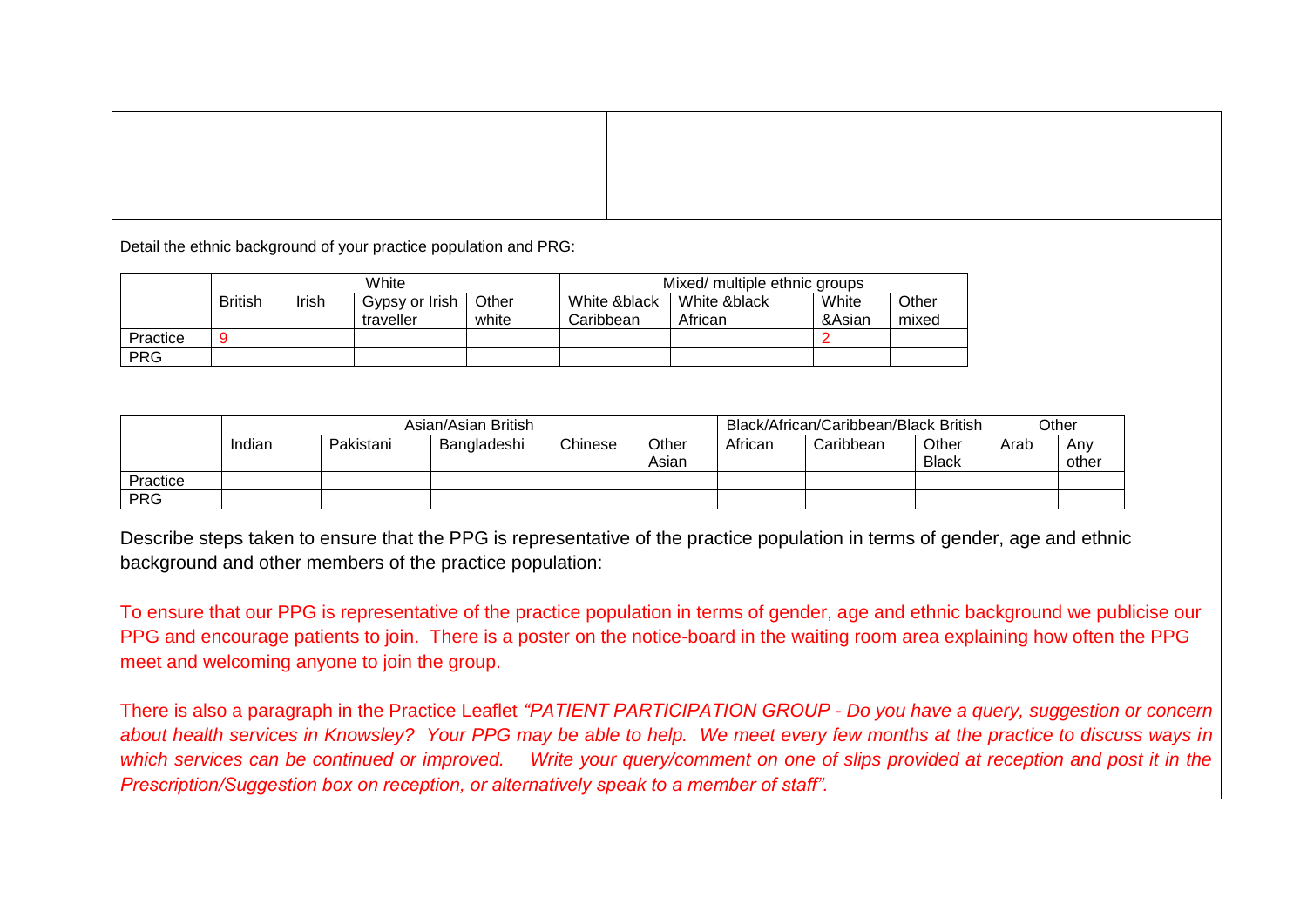Are there any specific characteristics of your practice population which means that other groups should be included in the PPG? e.g. a large student population, significant number of jobseekers, large numbers of nursing homes, or a LGBT community? YES

If you have answered yes, please outline measures taken to include those specific groups and whether those measures were successful:

The practice has a high number of unemployed patients claiming jobseekers. We include them in our invite to join the PPG as stated above.

# 2. Review of patient feedback

Outline the sources of feedback that were reviewed during the year:

By holding regular PPG meetings and listening to patient feed-back within the meetings.

How frequently were these reviewed with the PRG?

3-4 monthly (last meeting was delayed due to a lot of uncertainties with the practice moving location.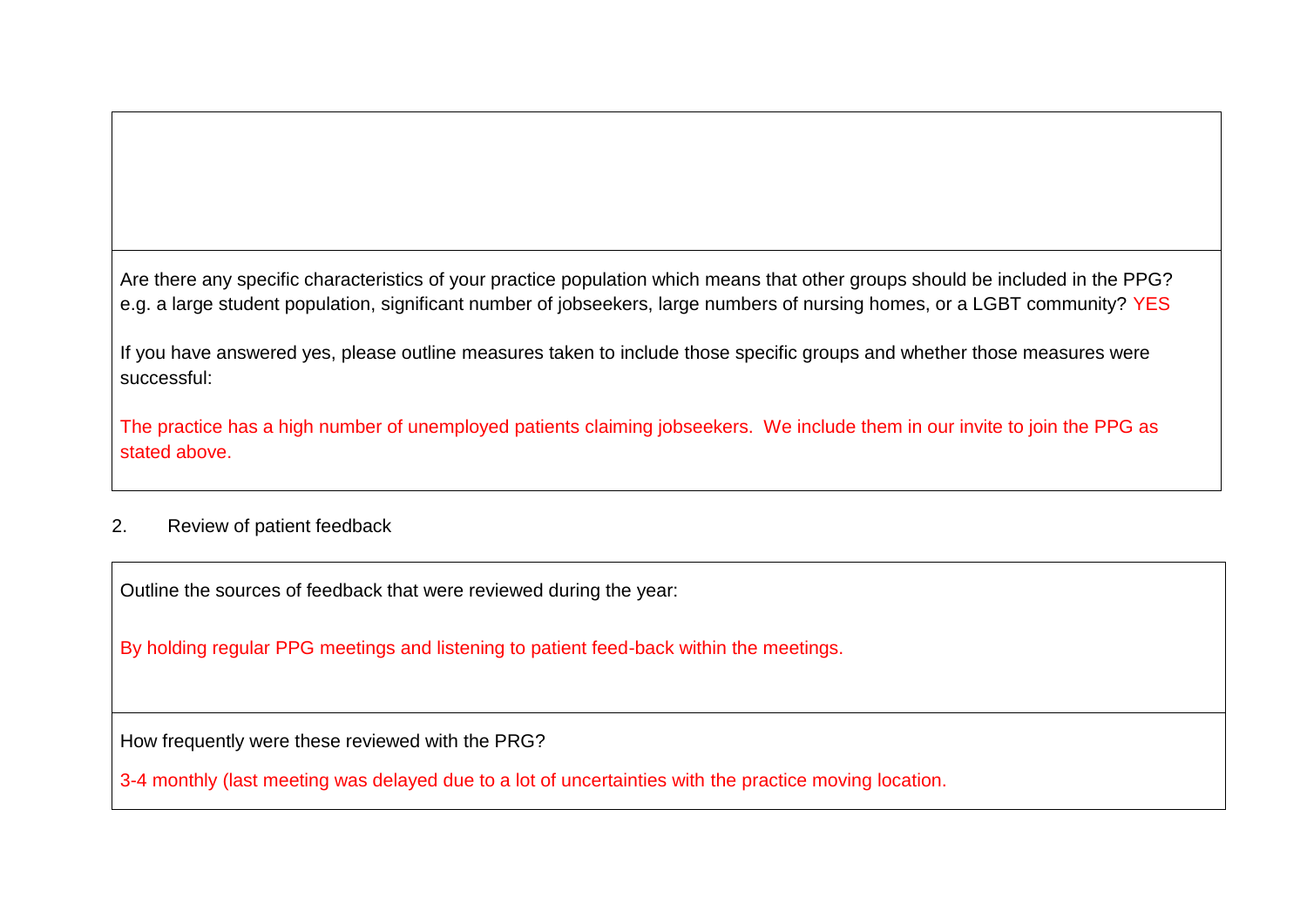## 3. Action plan priority areas and implementation

## Priority area 1

Description of priority area:

The Practice re-location from Hillside Road to Bluebell Lane in Huyton. The impact of the move on elderly patients, ethnic minorities and young mothers.

What actions were taken to address the priority?

A member of the PPG who is also a member of Health Watch Knowsley advised to contact Knowsley Ethnic Minority Group for advice on provision of a translator. For young mothers she suggested a course called "Being Me" would be helpful.

Also Alison Whelan, Engagement Lead for NHS Manchester, attended the PPG meeting to listen to the patients' views. She explained to them that a letter and FAQ would be sent to each household informing them of the practice move, posters would be displayed in the practice and neighbouring shops. She also arranged for drop-in sessions at Hillside Road and The Bluebell Centre for patients to attend.

The practice identified the vulnerable patients i.e. palliative care, cancer, elderly, disabled, learning disability, carers and patients whom English is not their 1<sup>st</sup> language. We involved Community Matron, Macmillan Nurse and District Nurse to communicate our move to patients on their case-load. Receptionists checked that patients had received their letters regarding the practice move and re-iterated the message to patients, face-to-face, via telephone calls and adhoc when patients ordered/collected their prescriptions. For patients whom English is not their 1<sup>st</sup> language and family member cannot translate we intended to use Language Line.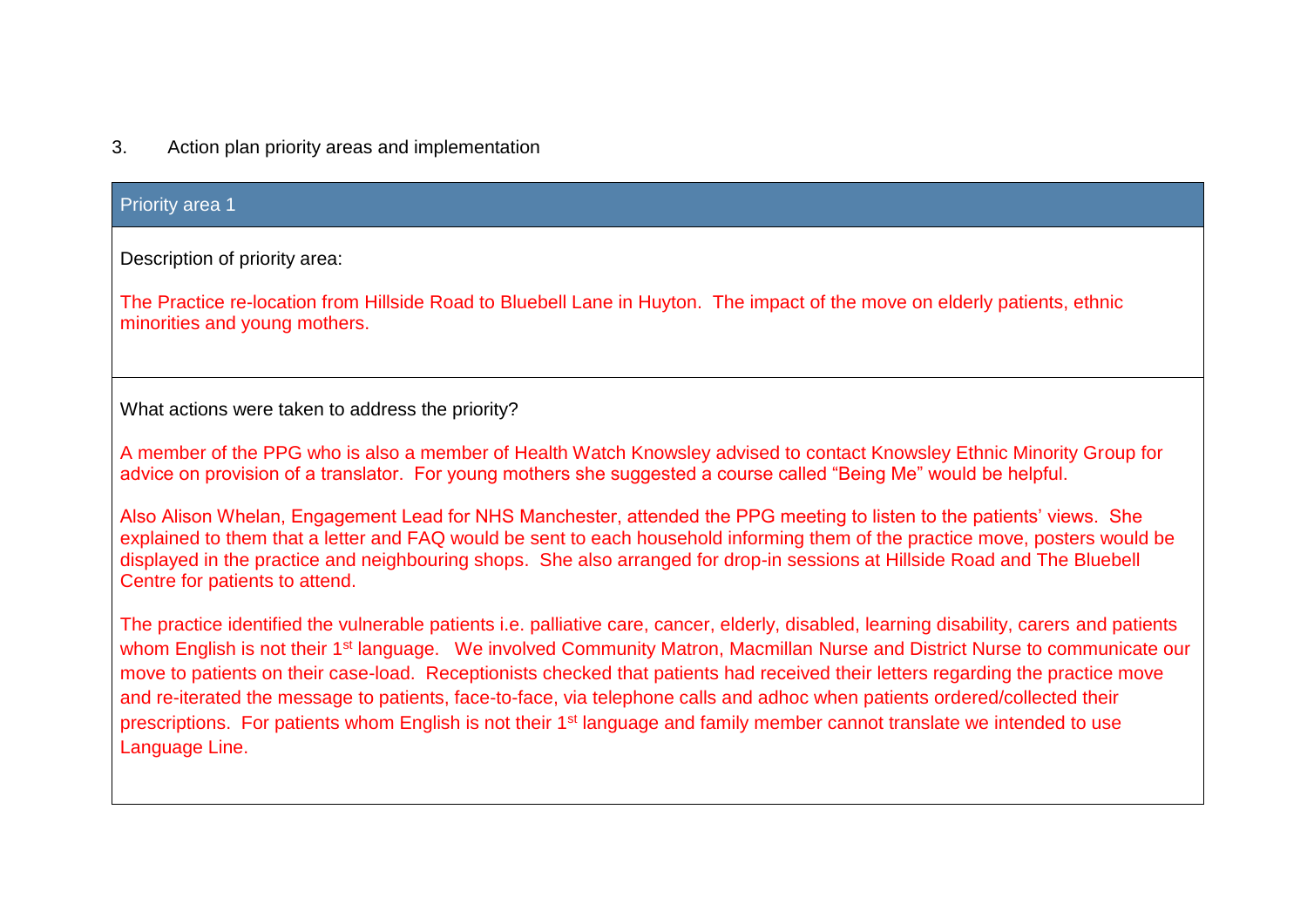Result of actions and impact on patients and carers (including how publicised):

The practice move went smoothly on 27.3.2015 with no problems and limited impact on patients and carers. The move was publicised as mentioned above.

Minutes published on practice website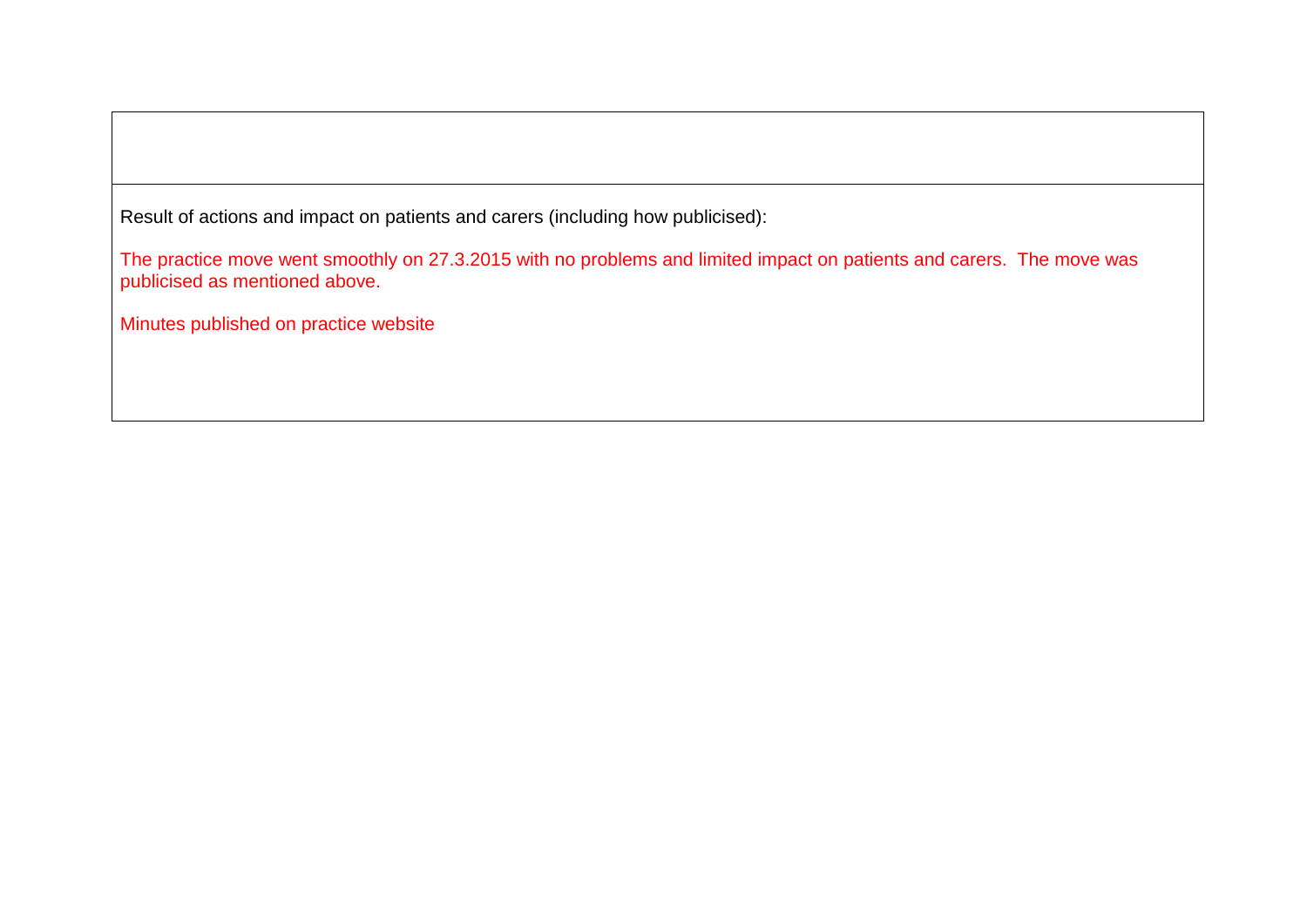#### Priority area 2

Description of priority area:

To improve the uptake of patients attending for Mammogram screening which had decreased due to the mobile screening unit moving from the Huyton area to Broadgreen Hospital in Liverpool which is much further for them to travel.

What actions were taken to address the priority?

PPG member contacted Sarah McNulty at Public Health to inform her that the uptake of mammograms had decreased as patients in Huyton found it difficult to travel to Broadgreen Hospital. She was informed by Public Health that patients who missed their appointments would be contacted when the mobile unit was up and running again in Huyton.

Receptionists also contacted patients when we received their "DNA letter". They were encouraged to attend and given the telephone number of the Breast Screening Unit to re-arrange an appointment in Huyton.

Result of actions and impact on patients and carers (including how publicised):

Hopefully the uptake of mammograms will increase. We have noticed that a number of women who did not attend the Broadgreen Hospital site and were contacted and encouraged to attend the unit in Huyton did go for their mammogram. We will find out the final figures when we receive them from the screening unit.

Minutes published on practice website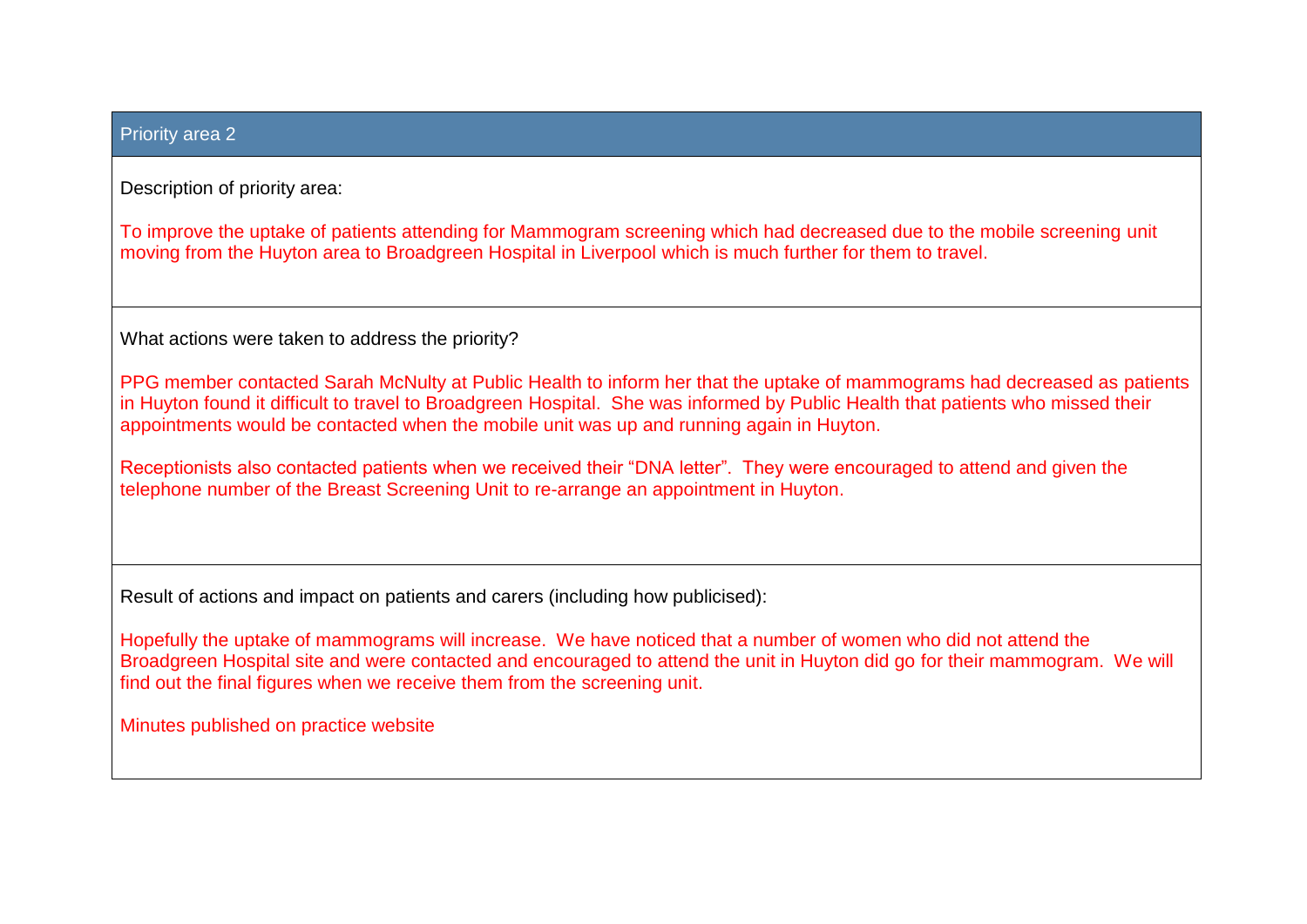#### Priority area 3

Description of priority area:

In Huyton we have a large population of patients with alcohol drinking problems. PPG members discussed how a HUB would be helpful to support agencies and that a better support mechanism was needed for Drug and Alcohol addictions. It would be useful if organisations worked together in a HUB. Finally it was agreed that it would be beneficial to set up a local AA group in Huyton to help patients overcome their addiction and improve their lifestyle.

What actions were taken to address the priority?

2 PPG members discussed their idea with the Knowsley Health Commissioner. Also PPG member attended a Health Strategy meeting on Drug & Alcohol Misuse in St Aloysius Social Club in Huyton. This was also attended by Public Health.

Result of actions and impact on patients and carers (including how publicised):

An AA group was set up in North Huyton Health Centre. The meetings are held every Tuesday evening and are well attended. A meeting list is distributed amongst the attendees and following this another group has started in Wilson Road, Huyton.

Minutes published on practice website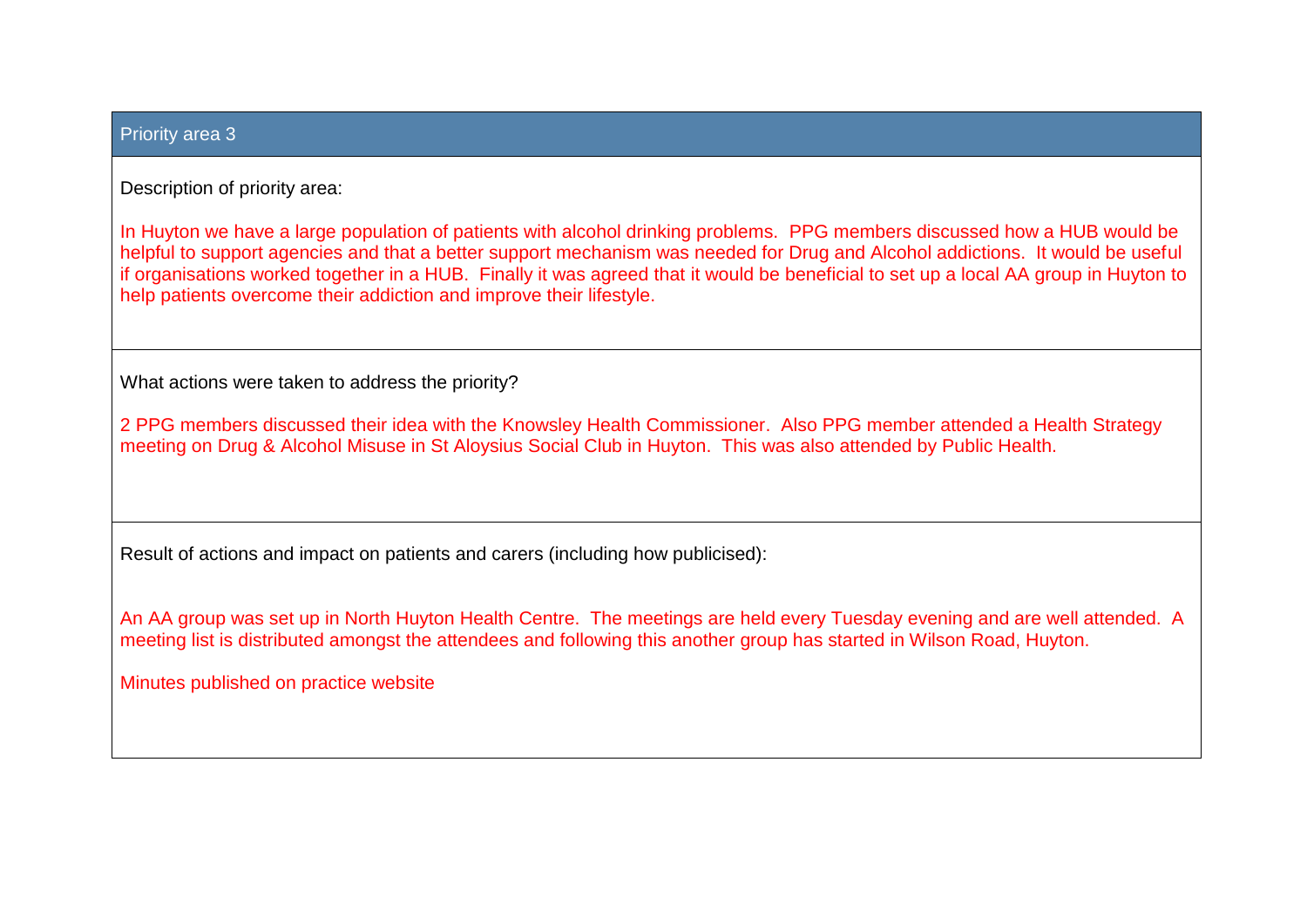Progress on previous years

If you have participated in this scheme for more than one year, outline progress made on issues raised in the previous year(s):

N/A